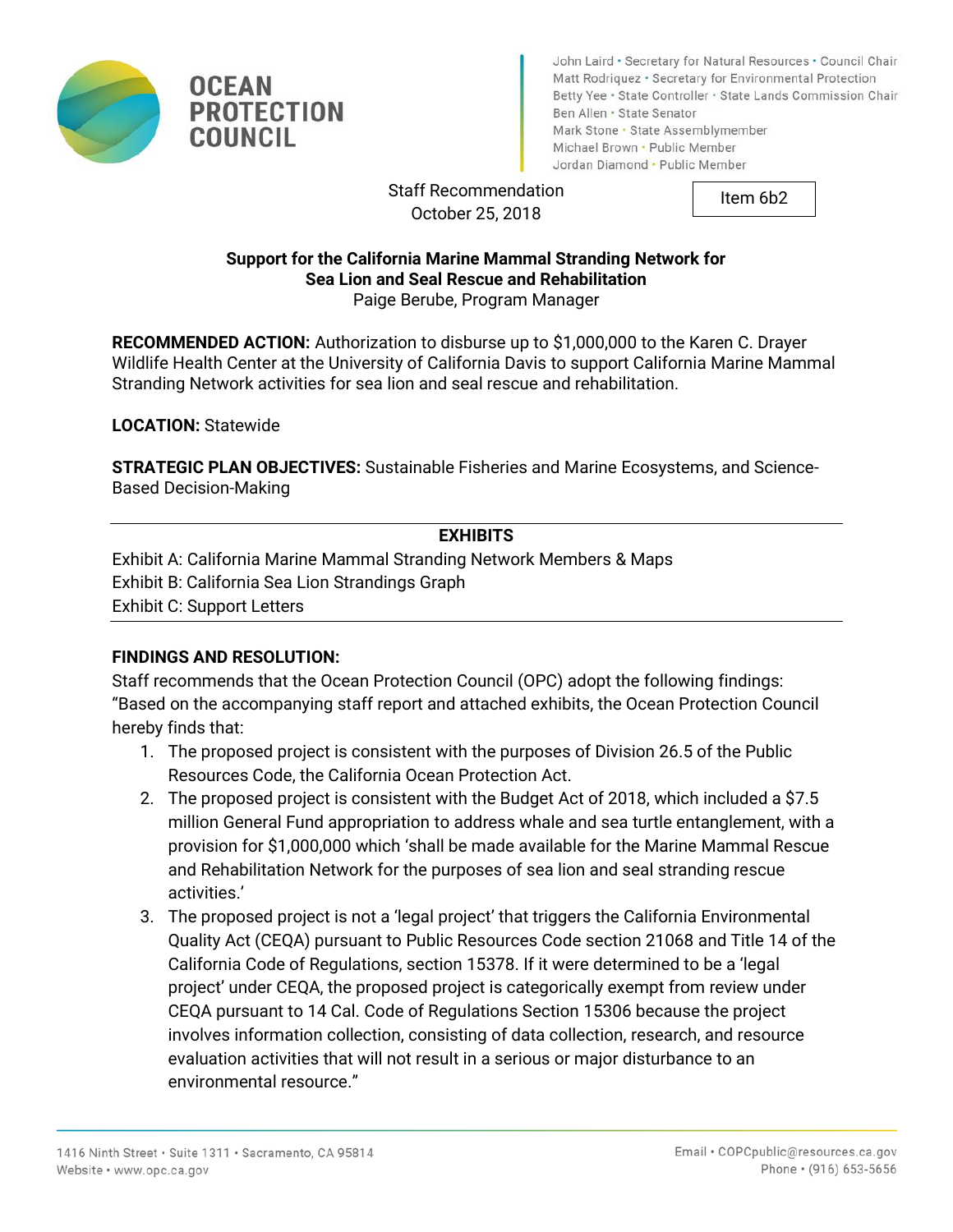Staff further recommends that the OPC adopt the following resolution pursuant to Sections 35500 *et seq.* of the Public Resources Code:

"The California Ocean Protection Council hereby approves the disbursement of up to \$1,000,000 to the Karen C. Drayer Wildlife Health Center at the University of California Davis to support California Marine Mammal Stranding Network activities for sea lion and seal rescue and rehabilitation.

This authorization is subject to the condition that prior to disbursement of funds, the Karen C. Drayer Wildlife Health Center at the University of California Davis shall submit for the review and approval of the Executive Director of the OPC detailed work plans, schedules, staff requirements, budgets, and the names of any contractors intended to be used to complete the projects, as well as discrete deliverables that can be produced in intervals to ensure the projects are on target for successful completion. All projects will be developed under a shared understanding of process, management and delivery."

# **PROJECT SUMMARY:**

The Budget Act of 2018 included a General Fund appropriation to the California Ocean Protection Council of \$7.5 million to address whale and sea turtle entanglement, with a provision for \$1,000,000 which, "shall be made available for the Marine Mammal Rescue and Rehabilitation Network for the purposes of sea lion and seal stranding rescue activities."

Established in the early 1980s under the Marine Mammal Protection Act (MMPA), the National Oceanic and Atmospheric Administration (NOAA) West Coast Marine Mammal Stranding Network members respond to marine mammal stranding events along the Washington, Oregon, and California coasts and are part of a nationwide network $^1$ . There are twelve organizations affiliated with the West Coast Marine Mammal Stranding Network in California that respond to pinniped (seals and sea lion) strandings involving rescue and rehabilitation activities. Of these twelve organizations, eight organizations respond to live strandings and four organizations respond to dead sea lion and seal strandings – as shown in the maps in Exhibit A. These twelve organizations include:

- 1. Northcoast Marine Mammal Center
- 2. Humboldt State University
- 3. The Marine Mammal Center
- 4. California Academy of Sciences
- 5. Long Marine Lab, University of California Santa Cruz
- 6. Moss Landing Marine Lab
- 7. Channel Islands Marine Wildlife Institute
- 8. California Wildlife Center
- 9. Marine Mammal Care Center at Fort MacArthur (now called Marine Mammal Care Center Los Angeles)
- 10. Marine Animal Rescue
- 11. Pacific Marine Mammal Center
- 12. Sea World San Diego

 $\overline{a}$ <sup>1</sup> [https://www.westcoast.fisheries.noaa.gov/protected\\_species/marine\\_mammals/stranding\\_network.html](https://www.westcoast.fisheries.noaa.gov/protected_species/marine_mammals/stranding_network.html)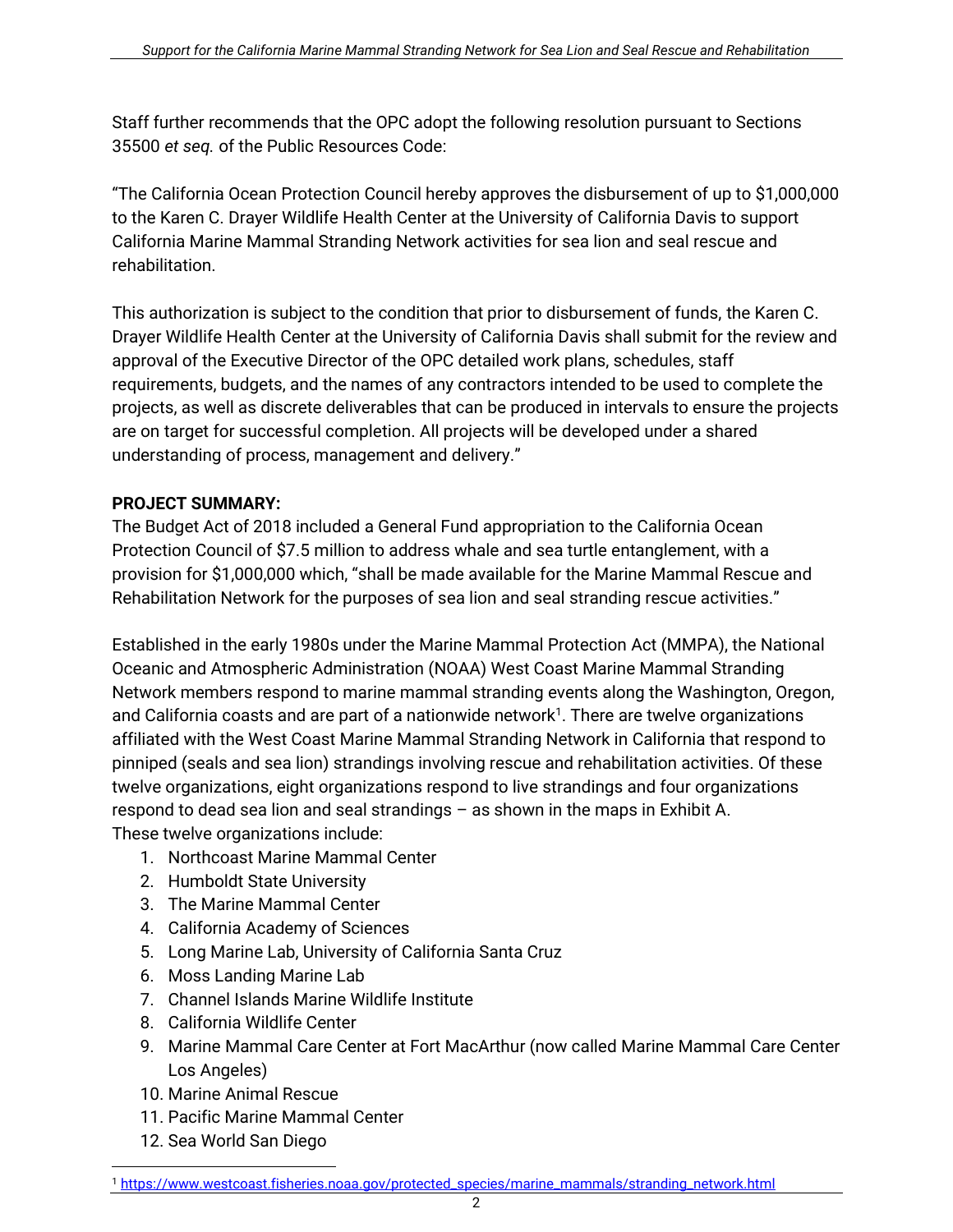California's Marine Mammal Stranding Network is composed of cooperating scientific investigators and institutions (primarily non-profit organizations), volunteer networks and individuals all of whom work under a letter of authorization from the National Marine Fisheries Service. Network members leverage volunteer to staff ratios of up to 20:1 to support stranding response activities. Most member organizations are funded primarily through charitable contributions, with some federal funding support.

In 2015, there were elevated strandings of California sea lions, and particularly of California sea lion pups. NOAA notes that California sea lions can strand for a variety of reasons including injury, illness, and weather and/or ocean conditions. In 2013, an Unusual Mortality Event Investigation Team and NOAA Fisheries stated that a change in availability of sea lion prey (including amount, type, quality and location of prey) was a likely contributor to elevated strandings. Peak strandings occurred in 2015. Other potential causes for elevated stranding include infectious disease outbreaks and harmful algal blooms (HABs); however, in 2016 although California was experiencing some HABs, there was no indication of disease or HABs being the cause of the elevated strandings in 2016. In January through June of 2016, California sea lion strandings were nearly two times higher than the average stranding level for January through June during 2003-2012; however, 2016 strandings were much lower than 2015 strandings during January through June (Exhibit B). NOAA Fisheries has collaborated with oceanographers and other scientists to help determine if environmental causes may have influenced elevated sea lion strandings. $^2$  In 2016 and 2017, elevated strandings included harbor seal and elephant seal pups, and northern and Guadalupe fur seals.

During these elevated strandings, the Marine Mammal Stranding Network member organizations performed a higher number of rescues and/or responses to both live and dead animals. This translated to an elevated financial and staff time demand across the marine mammal care network organizations. In 2015, the State of California provided \$1,000,000 through the Governor's Budget directly to the Wildlife Health Center at University of California Davis to support California Marine Mammal Stranding Network member's efforts for sea lion rescue and rehabilitation. In both 2016 and 2017, the Governor's Budget provided \$2,000,000 to the Wildlife Health Center at UC Davis to support California Marine Mammal Stranding Network member organizations. These funds were distributed to network member organizations by the Wildlife Health Center based on patient numbers, numbers of responses, and length of hospital or care time. Funds have supported additional temporary staff, animal food, medications, and center operations. A portion of the funds also support sea lion and seal necropsies and improved scientific understanding of the causes of stranding and/or death. These funds have ensured that Marine Mammal Stranding Network member organizations are prepared to respond to marine mammal crises, and to ensure the centers can continue current and ongoing research into the patients treated for the benefit of wildlife and ocean resources.

The Budget Act of 2018 provided \$1,000,000 to the Ocean Protection Council which, "shall be made available for the Marine Mammal Rescue and Rehabilitation Network for the purposes of sea lion and seal stranding rescue activities." This staff recommendation proposes working with the Wildlife Health Center at the University of California Davis to disburse funds to the

 $\overline{a}$ 

<sup>2</sup> [https://www.westcoast.fisheries.noaa.gov/protected\\_species/marine\\_mammals/sea\\_lion\\_UME.html](https://www.westcoast.fisheries.noaa.gov/protected_species/marine_mammals/sea_lion_UME.html)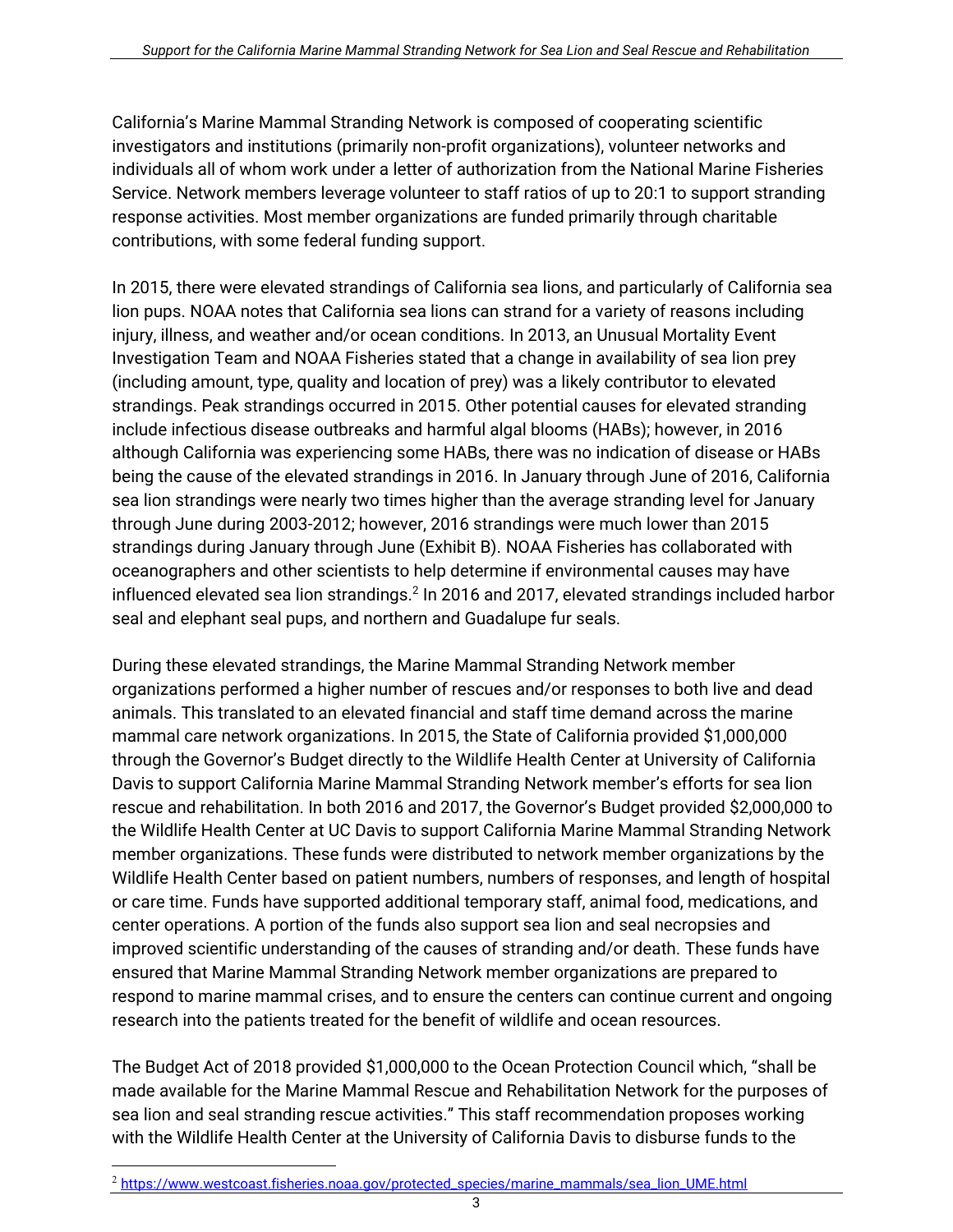California Marine Mammal Stranding Network member organizations who respond to both live and dead sea lion and seal strandings.

Funding allocation across network member organizations will include a base compensation for all twelve organizations involved in seal and sea lion rescue and rehabilitation activities for the purposes of supporting general operating expenses. General operating expenses may include personnel, travel, veterinary supplies, animal food, operating supplies, and research. In addition to the base compensation, funding will be allocated across network member organizations based on the number of live animals rescued and/or the number of dead animals collected during the calendar year of 2018, as well as based on per animal rehabilitated and per amount of time animals were cared for during rehabilitation. This allocation ensures that no one organization is put in an advantageous or disadvantageous position based on either number of admissions or time spent before disposition.

## **About the Grantee:**

The Karen C. Drayer Wildlife Health Center at the University of California Davis works to maintain the health of wildlife, people and environment through science, technology and education. The Wildlife Health Center is the largest center within the One Health Institute, which recognizes that the health of domestic animals, wildlife, people and the environment as inextricably linked. As a part of the University of California Davis School of Veterinary Medicine, projects and programs focus on free-ranging and captive terrestrial and aquatic wild animals. Through service, training and research in a variety of programs, the Wildlife Health Center also aims to restore ecosystem health and address complex issues like zoonotic diseases that impact animals and humans.

**Project Timeline:** November 2018 – March 2020

## **PROJECT FINANCING:**

Staff recommends that the Ocean Protection Council (OPC) authorize encumbrance of up to \$1,000,000 to the Karen C. Drayer Wildlife Health Center at the University of California Davis to support California Marine Mammal Stranding Network activities for sea lion and seal rescue and rehabilitation.

| <b>Ocean Protection Council</b> | \$1,000,000 |
|---------------------------------|-------------|
| <b>TOTAL</b>                    | \$1,000,000 |

The anticipated source of funds will be from the Ocean Protection Council's General Fund appropriation from the 2018 Budget Act, which included \$7.5 million to address whale and sea turtle entanglement, with a provision for \$1,000,000 which, "shall be made available for the Marine Mammal Rescue and Rehabilitation Network for the purposes of sea lion and seal stranding rescue activities."